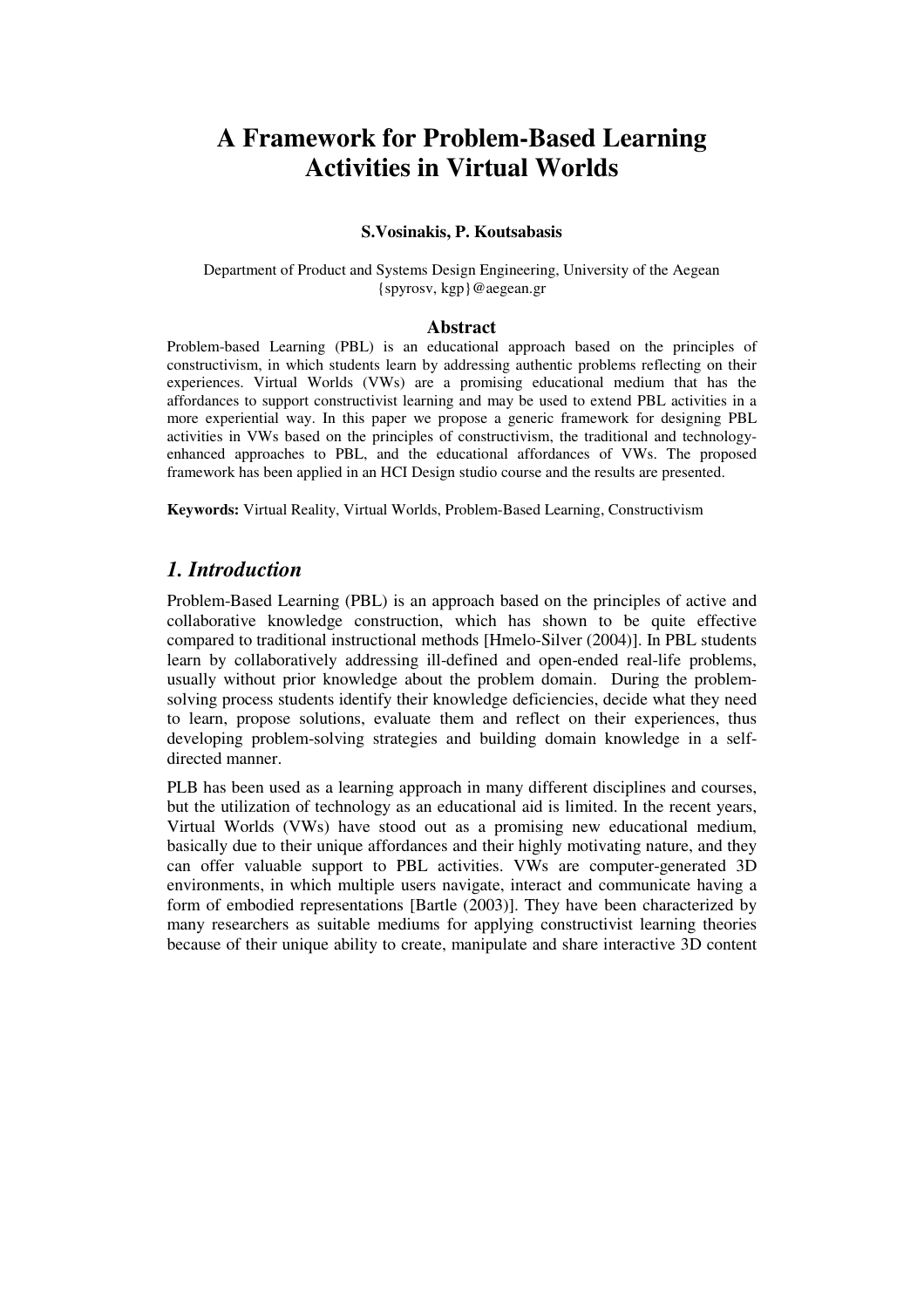in real-time. Some researchers consider PBL as the most appropriate learning method in VWs [Bignell et al (2010)].

The utilization of VWs for constructivist learning activities remains at an experimental level today, despite the fact that they are extensively being used in universities and high schools. The majority of educational institutions are primarily using the medium for resource sharing and teleconferencing. In these cases, traditional classroom activities are being transferred in the shared 3D space and the exploitation of the VW is restricted to tasks already supported by typical synchronous and asynchronous distance learning platforms. There have been a number of studies that explore the use of VWs as constructivist learning environments, and especially some PBL approaches applied in VWs, e.g. [Brown et al (2008), Good et al (2008), Vosinakis et al (2011)], but there are stull no generic methods and guidelines on how to implement PBL activities.

The aim of this paper is to propose a generic framework for designing and implementing PBL activities in VWs. Based on the principles of constructivism and on the current theoretical and applied approaches to PBL, we discover and exploit the unique affordances of VWs in order to effectively support these activities in the new medium. The proposed framework aims to guide educators and researchers to the preparation of the environment and supporting tools, and to the application of learning activities within it. We have followed the proposed framework for the design of a postgraduate course in HCI Design that ran through the semester using a VW as a complementary medium. The results of the case study provide further insight into the applicability of the proposed platform and highlight practical issues and technical challenges that should be further studied.

# *2. Virtual Worlds as a Constructivist Learning Platform*

VWs seem to be ideal candidates as constructivist learning environments. The sense of *presence* that users feel when immersed in a VW allows them to perceive it as a space they belong to, rather than a digital environment they are interacting with. Additionally, the *persistence* of VWs lets users reform the space and construct their own meaningful structures, while the *embodiment* of users as avatars allows them to interact with others in richer ways. The expressiveness of animated interactive 3D graphics can be used to present abstract or complex concepts that are difficult to comprehend in a textual form using *metaphors*, and help learners to interpret the environments or even construct their own interpretations and communicate them to their peers. Finally, the *real-time simulation* and *3D interaction* capabilities of VWs can be exploited to implement the appropriate tools and devices for experiential learning and problem solving.

A number of case studies have been presented in the last few years that involved PBL activities in VWs. [Brown et al (2008)] demonstrated the suitability of SL for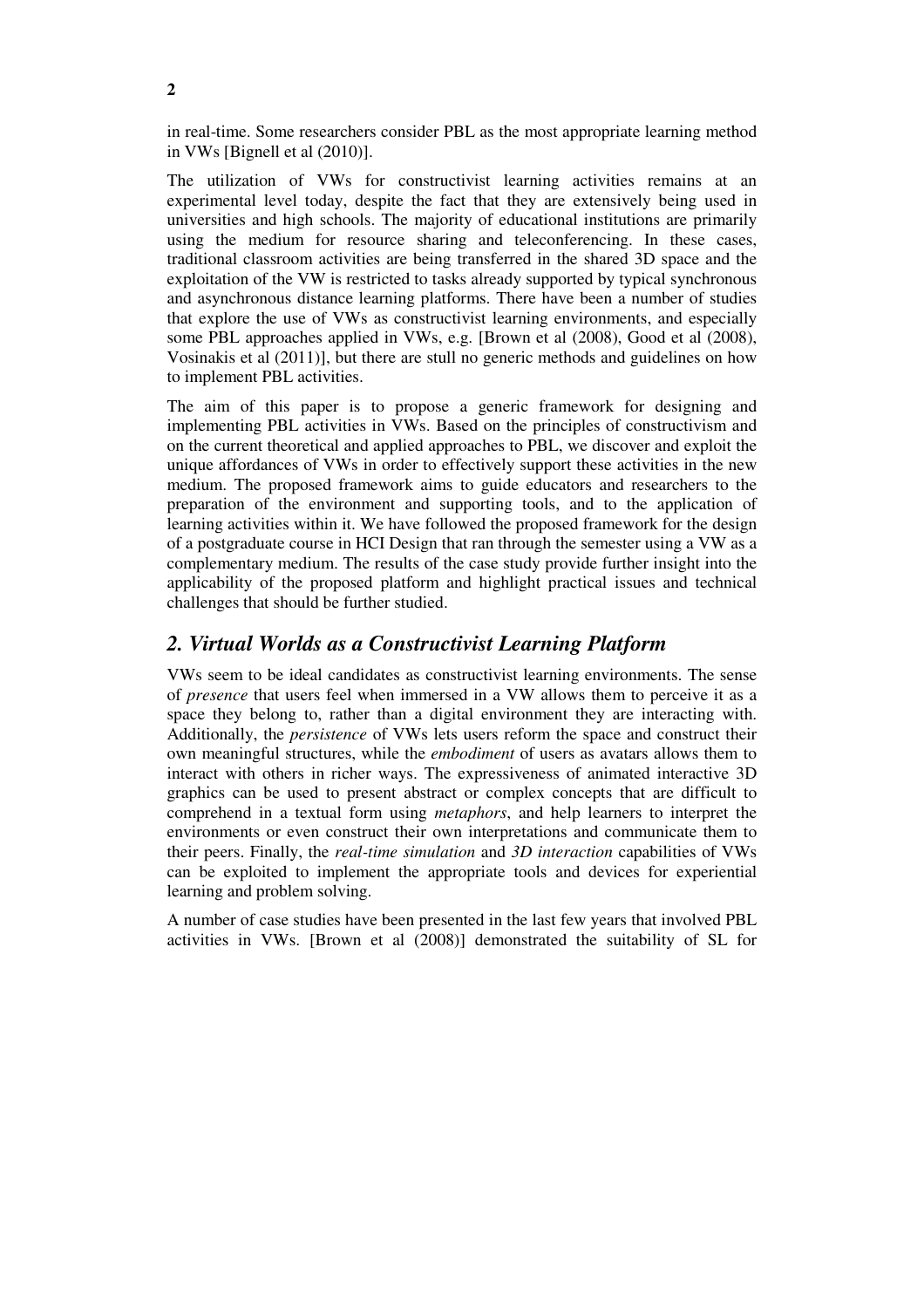problem-based learning through the mapping of learning activities on to PBL goals. The problems posed to the students were to create short video clips from their activities in the VW using the technique of machinima. [Good et al (2008)] reported findings from a case study with a PBL approach where students were tasked to create learning experiences within the VW for external clients. Main emphasis was placed on the process of how students formed groups and created the interactive learning experiences by using the affordances of the VW. [Vrellis et al (2010)] used Second Life (SL) to implement a collaborative problem-based learning activity following a constructivist approach. The VW presented a simple physics experiment in a realworld context and pairs students had to collaboratively propose a solution to the problem using a calculator, two rulers and a shared whiteboard. The empirical results highlighted several advantages of VWs for constructivist learning, such as the persistence of the environment, the in-world object manipulation and the use of learning tools. In another case study, [Esteves et al (2009)] used VWs for PBL in computer programming. Students were asked to collaboratively implement interactive objects using LSL, i.e. the embedded scripting language of SL. The results of the study indicate that the learning environment had positive impact on motivation and was beneficial especially for novice students.

The aforementioned research works present encouraging results concerning the ability of VWs to support PBL activities. However, the case studies cannot be easily generalized and applied to other domains. Constructivist activities such as the use of tools to collaboratively experiment with various problem solutions have not been included and to the best of the authors' knowledge no guidelines or methods on how a VW can be extended and configured to host PBL activities have yet been proposed. This paper focuses on generic solutions for designing and implementing PBL activities in VWs. The main motivation of our work is to discover ways of further exploiting the affordances of VWs and using them as a learning medium that extends class activities in novel, rich and effective ways.

# *3. The Proposed Framework*

In this section we present a framework for designing and implementing PBL activities in VWs. The first stage of the proposed approach is the *design of the learning environment*, in which the design team has to take decisions about the VW platform that is going to be used by the learning community, the interactive tools that will be developed to support the activities, and the construction and configuration of the inworld learning space that will host the process. The next stage is the *design of the PBL activities,* during which the designers have to decide about the way that the various activities will be organized and supported inside the VW. The final stage is the evaluation of the VW and learning activities.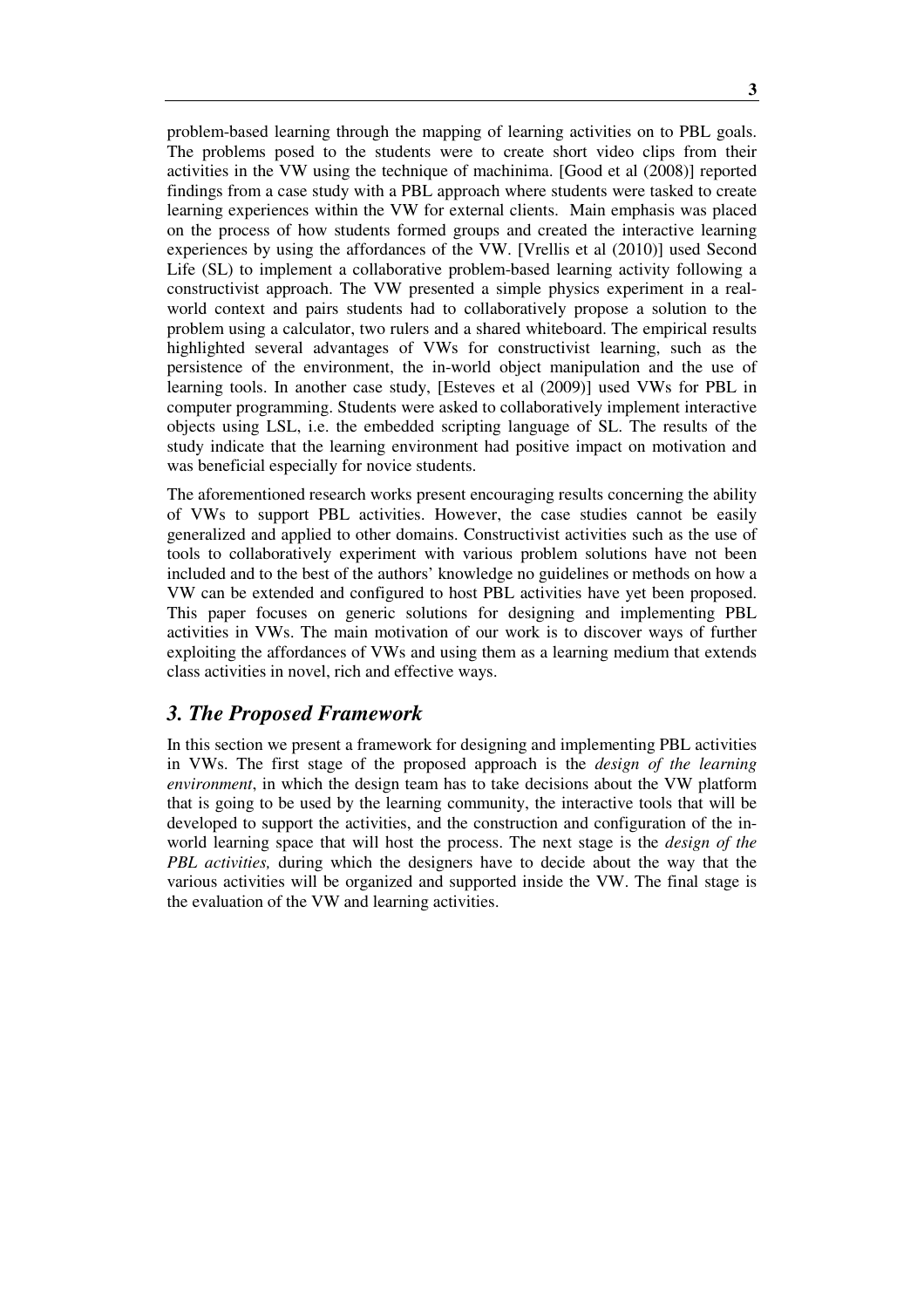### *3.1 Design of the Environment*

The VW that will host the learning community and in which the PBL activities will take place should utilize a number of characteristics of VWs that have been considered important for collaborative constructivist learning. Therefore, the VW platform should at least support a) avatar customization, b) verbal and non-verbal forms of communication, c) user-generated content, d) public and private spaces and e) programming / scripting language.

#### *Supporting Tools*

A VW platform alone does not suffice as a constructivist learning environment. It has to be extended with the appropriate functionality to better support the students' needs. [Perkins (1991)] defines the following facets of learning environments that exist in the classrooms and can be further expanded and supported using technological means: *information banks*, *symbol pads*, *construction kits*, *phenomenaria* and *task managers*. An information bank within a VW could be a collection of related resources linked to active URLs, which the learning community may explore and update, if necessary. Respectively, symbol pads may be introduced in a VW in the form of personal or public message boards and drawing boards. These tools should help the learning community to quickly record or present their ideas and concepts in the form of notes, sketches and diagrams. The equivalent of construction kits in 3D would be a set of building blocks related to the problem domain (e.g. various molecule types and bonds in the case of chemistry), which learners could manipulate to construct new concepts. VWs can be ideal places for hosting phenomenaria as real time simulations in 3D. Custom rules can be assigned to 3D objects to define their real-time behavior, and thus, any phenomenon, be it deterministic or stochastic, can be simulated in the VW given that the processing power is enough to visualize it in real time. Finally, a VW may provide tools to support the task management and feedback processes, such as a board containing the action plan and the assigned roles to the students, and annotations or comments to be placed within the environment.

A collaborative learning community should be also supported with tools for group presentation and argumentation. The VW could include elements for communicating ideas to the group or to the whole class, such as interactive presentation boards, through which any student may upload her document(s) and present them publicly. Furthermore tools to post comments and annotations and to record discussions will facilitate student reflection and remote asynchronous group collaboration.

Finally, an interactive PBL whiteboard based on Barrow's model [Barrows(1992)] may be implemented as an in-world tool to support the process in a similar way to the traditional classroom approach. The board could contain the Facts, Ideas, Learning Issues and Action Plan of the problem solving process and the students will be able to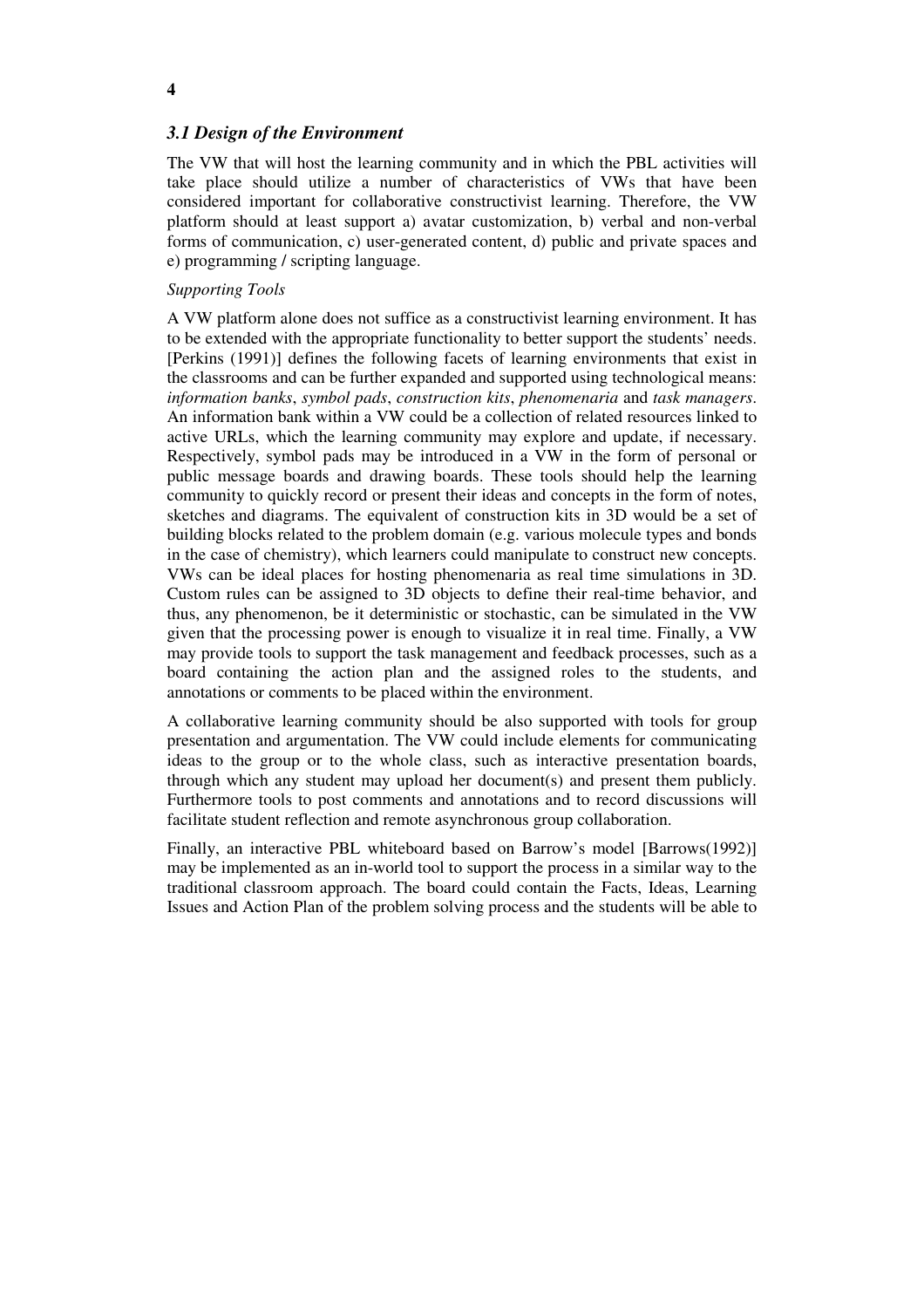insert and edit its contents to reflect the status of the project. The list of proposed VW supporting tools categorized by their function is presented in Table 1.

| <b>Generic learning</b><br>tools | Resources                  |
|----------------------------------|----------------------------|
|                                  | Message boards             |
|                                  | Drawing boards             |
| Constructivist                   | <b>Building blocks</b>     |
| learning                         | Simulation objects         |
| <b>Collaboration</b>             | Annotations                |
|                                  | Discussion logs            |
|                                  | <b>Presentation boards</b> |
| <b>PBL</b> specific              | PBL whiteboard             |

*Table 1. Supporting tools for PBL activities* 

#### *Learning Space*

The design of the learning space is an important part of a VW configuration to host constructivist activities. According to the underlying theory of PBL, the problem presented to the students should be authentic, i.e. it should have the complexity and open-endedness of real-world problems. VWs may offer significant assistance to letting students be engaged in authentic tasks, not only by presenting them a realworld problem, but also by putting them in a realistic context. The interactive objects that will be implemented to support the constructivist problem-solving process may be presented in a realistic environment to place students in an experiential learning setting. We call this place a *simulation* place and its role is to be used by the group to construct and evaluate a problem solution and to present it to the rest of the class.

[Redfern et al (2002)] propose three types of places in collaborative virtual environments to support constructivist learning communities: a) Collaborative Zones, in which the groups share resources and collaborate, b) a Campus for informal interactions between the learning community, and c) Lecture rooms as a formal environment for lecturing. These places can be translated in the context of PBL as follows: there can be one *Group Collaboration* place, which can be used for resource sharing, group discussions and collaborative design of the solution and a *Class Meeting* place as a formal place for class presentations, discussions with the instructors, common resource sharing and announcements. The free spaces of the VW can be used as a place for informal student interactions, so there is no need for a specially designed campus environment.

Finally, given that constructivism supports the testing of ideas against alternative views and alternative contexts (Savery & Duffy), we also propose a *Personal* place for each user, in which he/she may copy and organize resources to aid their better understanding and reflection, and also propose alterations to existing solutions or construct new ones to present them to the group. Table 2 presents the proposed places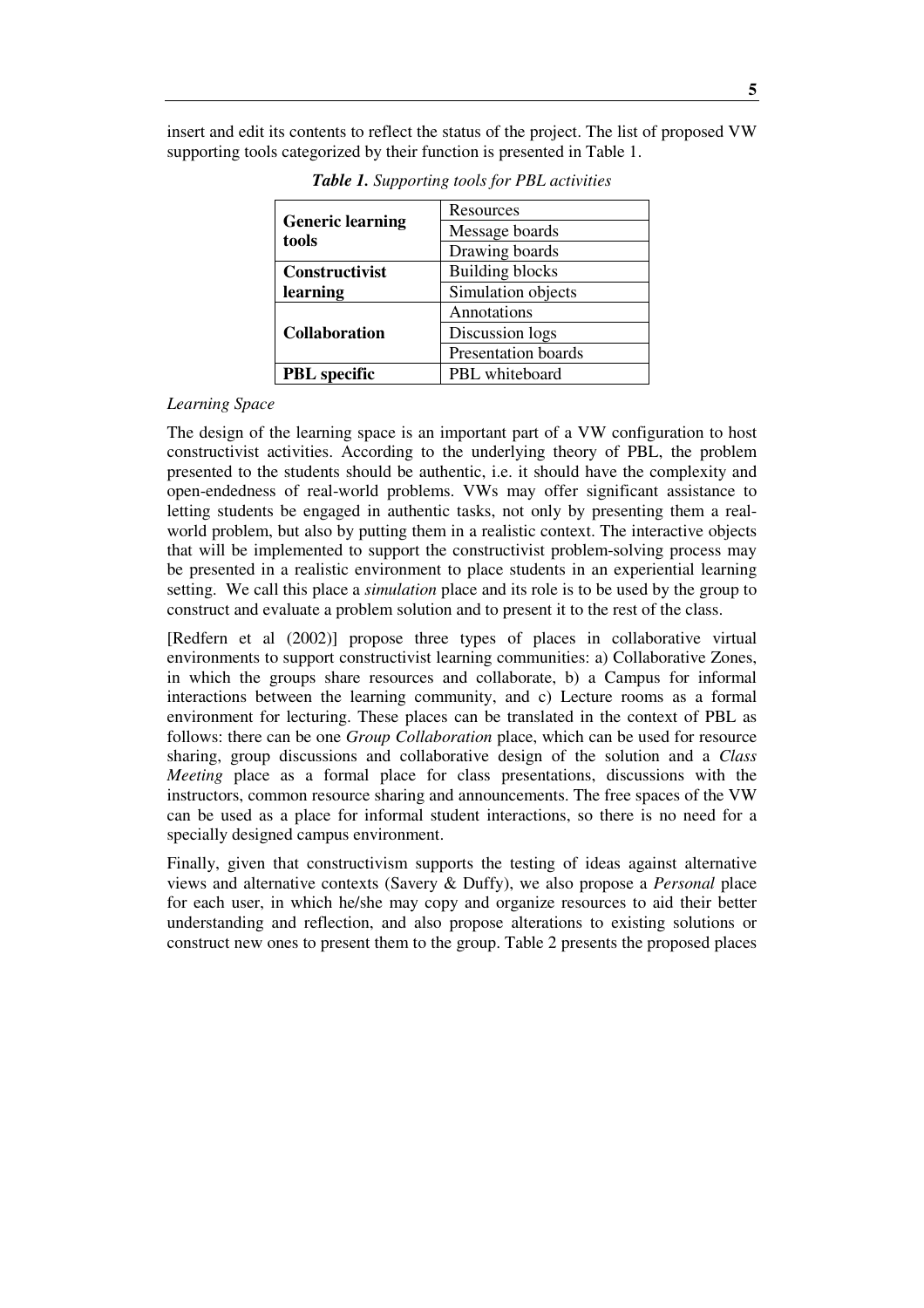to be included in a VW to support PBL activities and their access type. The design of each place and the interactive tools to be included depends on the problem domain and the typical tasks related to that domain.[Prasolova-Forland et al (2006)] present a number of possible place metaphors for educational VWs that can be used for the construction and configuration of the above-mentioned places.

| <b>Places</b>         | <b>Access type</b> | <b>Activities</b>                              |
|-----------------------|--------------------|------------------------------------------------|
| Personal              | Private            | organize resources, try alternative solutions  |
| Simulation            | Group / Public     | construct, present, evaluate problem solution  |
| Collaboration   Group |                    | share resources, meet, design problem solution |
| Class                 |                    | discussions, public resources<br>and<br>class  |
| Meeting               | Public             | announcements                                  |

*Table 2. Learning Places in the VW* 

#### *3.2 Design of the Learning Activities*

The next stage is to design and organize the learning process and the facilitator support. A generic process for PBL activities in the VW is presented in Figure 1.



*Figure 1. The PBL process* 

**Problem presentation.** Initially the problem is described to the students by the instructor(s). It may be presented in a more realistic context by constructing the simulation space so as to reflect the initial status of the problem. Short descriptions of the problem and the requested deliverables may be additionally provided by the instructors as annotations in the class meeting space. In this initial stage the students will have to familiarize themselves with the VW platform, the designed places and the supporting tools that will be used.

**Problem analysis.** Students work in groups to further understand the problem, identify the needs and design action plans. Asynchronous discussions may be recorded in message boards and group meetings may be logged using chat loggers. The results of the discussions can be inserted in an interactive PBL whiteboard object. During the problem analysis phase, the groups may decide for further actions, such as resources to collect, understand and present them to the rest. They can use the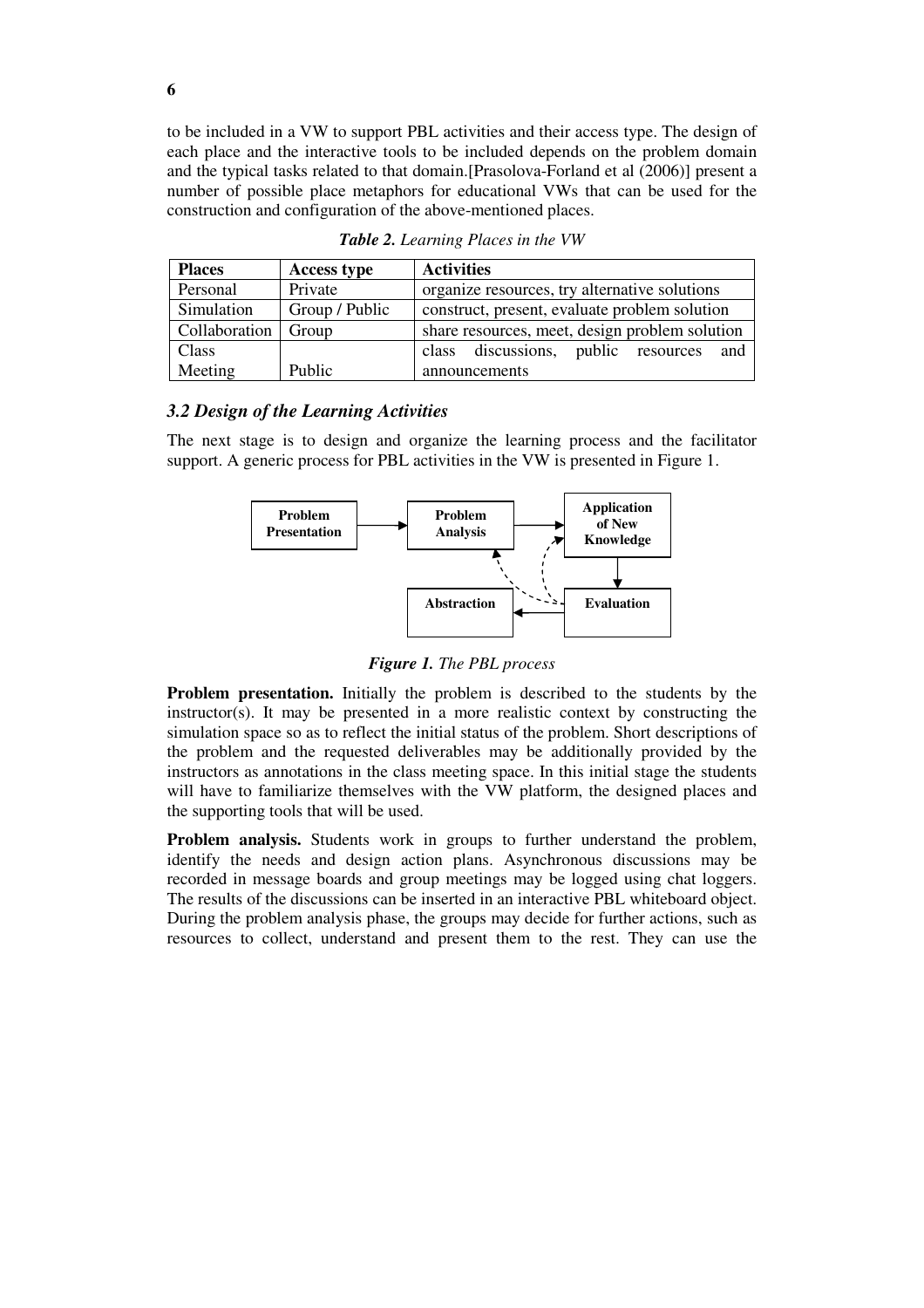resource object to share and organize their document collections and annotations to write down their comments and notes.

**Application of New Knowledge.** In this phase, students apply the new knowledge acquired during the analysis process to propose a solution to the problem. The solution may be initially designed and refined in a more abstract and conceptual form using message and drawing boards in the collaboration place. Then, it can be constructed in a more detailed form and presented in a realistic context in the simulation place. Their design choices may be explained and justified by attaching annotations in (parts and aspects of) their constructed solution.

**Formative Evaluation.** The proposed solution is presented to the learning community. The instructors and the students may observe the results, place comments as annotations and request for further explanations. During the evaluation process, the group attempts to identify drawbacks in their solution and to propose alternatives. In some cases the evaluation results may reveal further knowledge deficiencies or alternative ways of applying new knowledge and make the group move back to the previous stages of the process to revise their work.

**Abstraction.** Finally, students reflect on the abstract knowledge gained during the PBL process by creating reports in the form of resources or attachments that explain their design choices and address the questions raised during the evaluation.

The PBL process has to be facilitated by the instructors to help students overcome the problems and difficulties raised during the research, to track the progress of the working groups and to assist in any technical difficulties. Instructors can schedule regular meetings in the class meeting place, in which the groups will present their progress using presentation tools and the whole class will discuss about the work presented and reflect on the discussions and comments. Furthermore, it is important to schedule specific hours on a regular basis for technical assistance. Given that users with less experience in 3D environments are expected to have difficulties using the VW platform and the tools provided, assistance by the instructors will be necessary to overcome technical difficulties.

#### *3.3 Evaluation*

The summative evaluation of PBL activities in VWs concerns aspects of the VW environment and the learning activities. We have developed tools for both aspects described in [Vosinakis et al 2011; Koutsabasis et al, 2011]

## *4. Case Study*

We have applied the proposed framework in the context of an HCI Design Studio course, for which we used a VW to support the PBL process. The course is offered at the MSc program of Design of Interactive and Industrial Products and Systems, at the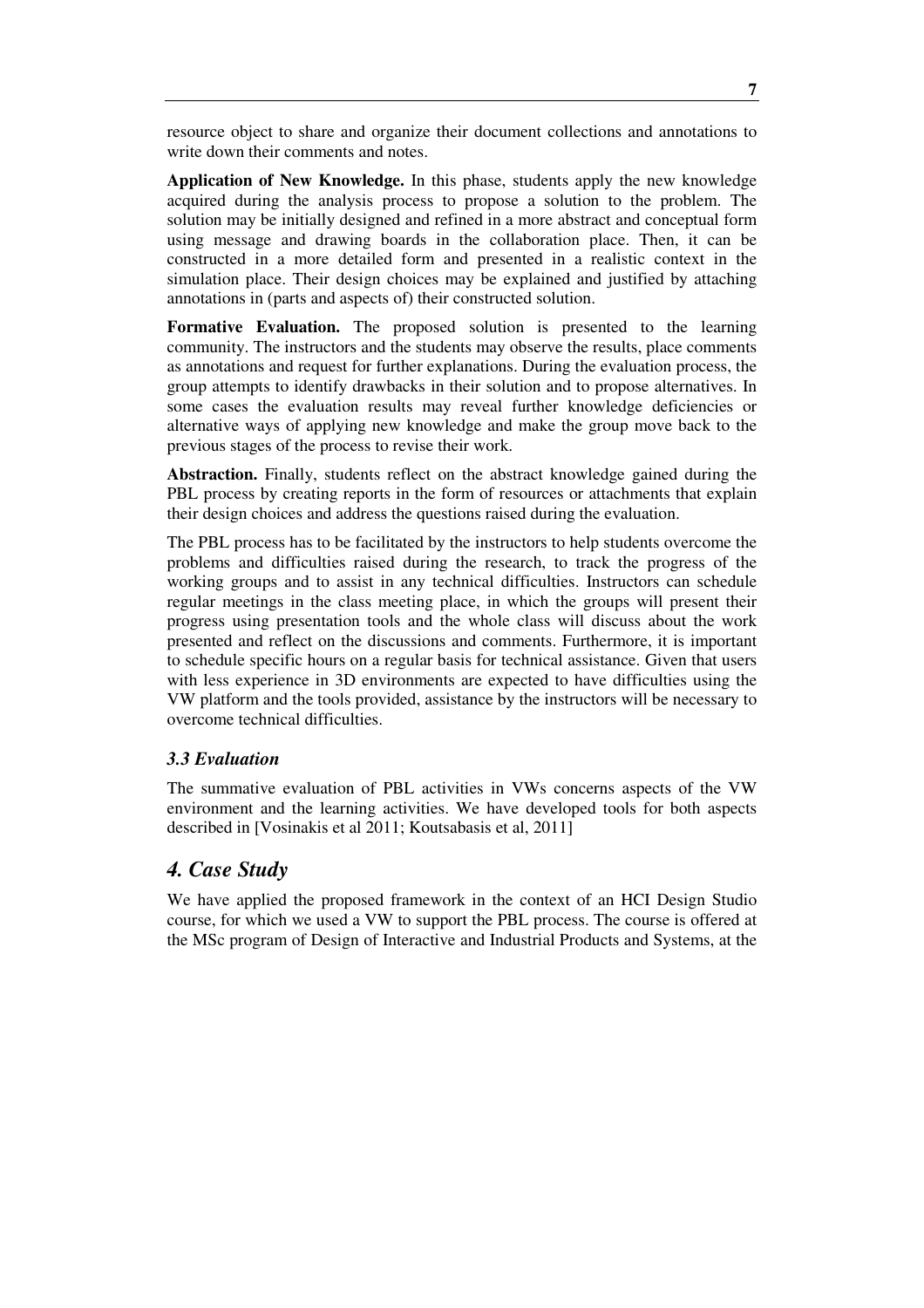University of the Aegean, Greece. The problem presented to students was defined as follows. "Design a (multi-) touch interactive table or kiosk for a public place like a cafeteria, cinema or theatre. The design should take into account tangible requirements like table form, table dimensions, etc.; however it should focus on the aspects of the software user interface and user interaction techniques." The course lasted for one semester and two groups of five students participated in the activities.



*Figure 2. Class meeting (left) and prototype presentation (right)* 

To support the course activities we have installed a VW in the department's servers and developed additional content in the form of constructed places and interactive objects. We used the OpenSimulator platform to set up a standalone VW server and constructed the following rooms: a class meeting place, collaboration rooms for each of the groups, simulation places to present their interactive prototype and private rooms for each of the students. We have also developed a number of interactive tools (as implementations of those proposed in Table 1) in order to aid students through their activities. The tools were freely available in the class meeting place, and any student could make copies and use them in the world's private or public places. Fig. 2 shows two screenshots of the environment.

The VW has been used successfully during the course in two ways: as a prototyping tool and as a collaboration environment. A notable advantage of the use of the VW lies in the integration and awareness. The group progress was visible to all, so both the tutors and the groups could be aware of the activities that took place and could observe and comment on the documents and solutions that were proposed. This integrated environment allowed remote users to collaboratively construct solutions and communicate in real-time using voice or text chat. In the second case they could also record their discussion for later use. Furthermore, the VW and the tools created for the course offered asynchronous collaboration capabilities that allowed the group to work on their solution in parallel and exchange opinions and ideas through messages, drawings and sketches. Finally, the creative freedom offered by the VW in the sense that students could modify their appearance and construct and decorate their own collaborative space was highly engaging for the majority of them.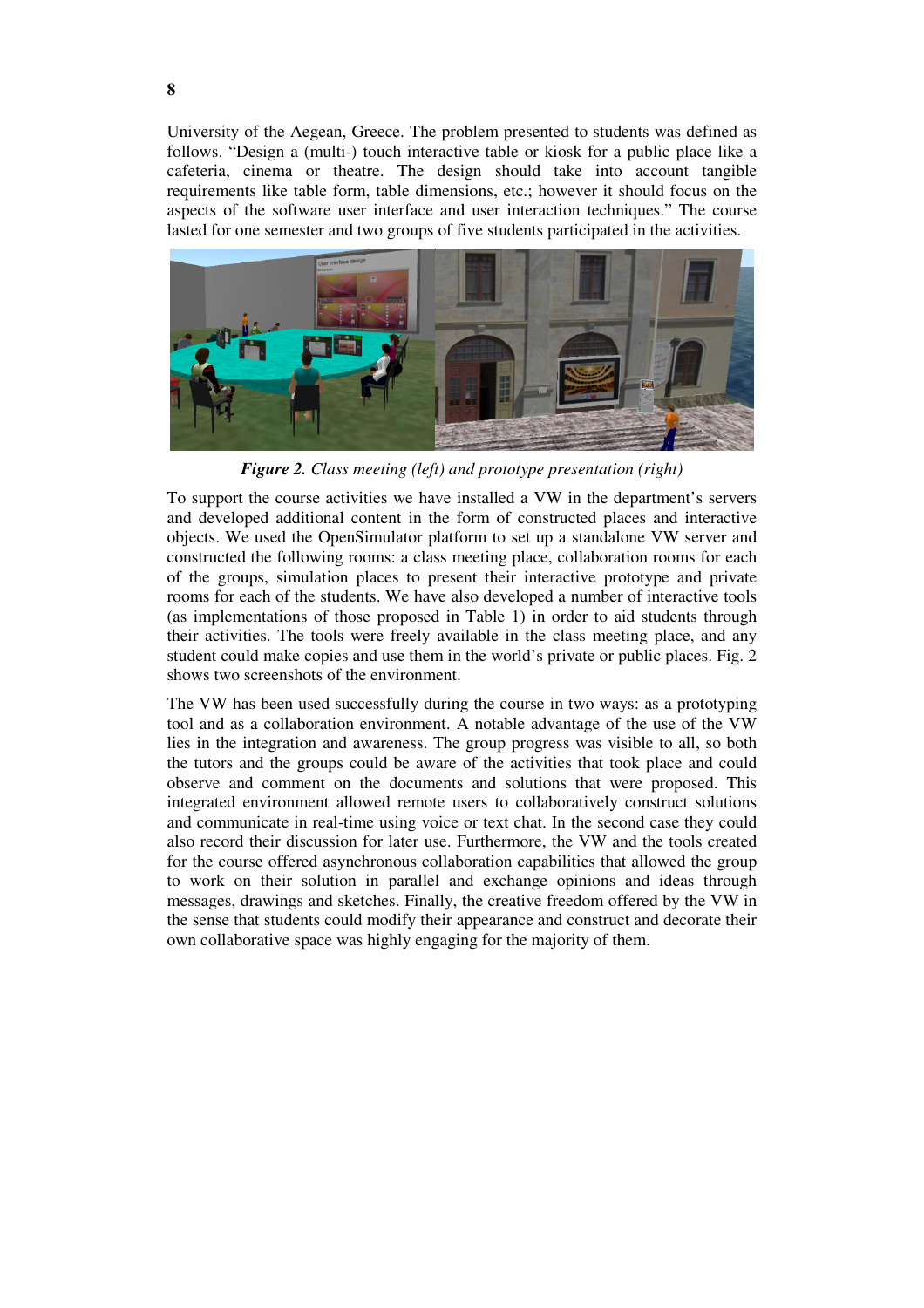On the other hand, there were technical issues faced during the use of the VW that were quite restrictive. The 3D modeling capabilities of the environment were not as sophisticated as in commercial applications and the rendering quality was significantly lower, as expected. This difference caused some frustration to the more experienced students with background from the arts or architecture. Additionally, some students felt that there was extra burden to convert and upload to the VW the documents that they created using familiar applications, such as Powerpoint and Photoshop and they would like to have a less complicated interface between the VW and external applications. Finally, some users found the simulation objects quite difficult and time-demanding to use, because every single component of each screen should be represented as a different object having its own behavior, and this process could be quite painstaking in the case of more complicated user interfaces.

#### *5. Conclusions*

We have presented a framework for designing and evaluating PBL activities in VWs and demonstrated a first application of the proposed framework in an HCI Design Studio course. Our approach emphasizes on the utilization of VWs as a constructivist learning platform through the use of simulations and collaborative problem solving, and it attempts to propose possible solutions to the aspects of designing and implementing PBL activities that are platform-independent. Its first application in the HCI Design studio course was quite successful in supporting PBL activities in a rich and experiential way. It allowed students to remotely collaborate on the problem solution and instructors to monitor group performance and offer assistance. Students also used specially designed simulation objects to construct interactive product prototypes and to test them in a realistic context. However, the selected platform had certain drawbacks that caused technical problems and frustrated students in some cases. Further research is needed in order to improve the usability and effectiveness of VWs and take advantage of their affordances to support constructivist learning.

## *References*

- 1. Barrows, H.S. (1992) *The Tutorial Process*. Springfield, IL: Southern Illinois, University School of Medicine.
- 2. Bartle, R.A. (2003), *Designing Virtual Worlds*, USA: New Riders.
- 3. Bignell, S. and Parson, V., *Best practice in Virtual Worlds teaching: A guide to using problem-based learning in Second Life*, Online archive available at http://previewpsych.org/BPD2.0.pdf [accessed Oct. 2010].
- 4. Brown, E., Gordon, M. and Hobbs, M. (2008), *Second Life as a holistic learning environment for problem-based learning and transferable skills*, Assessment, 2008, 39-48.